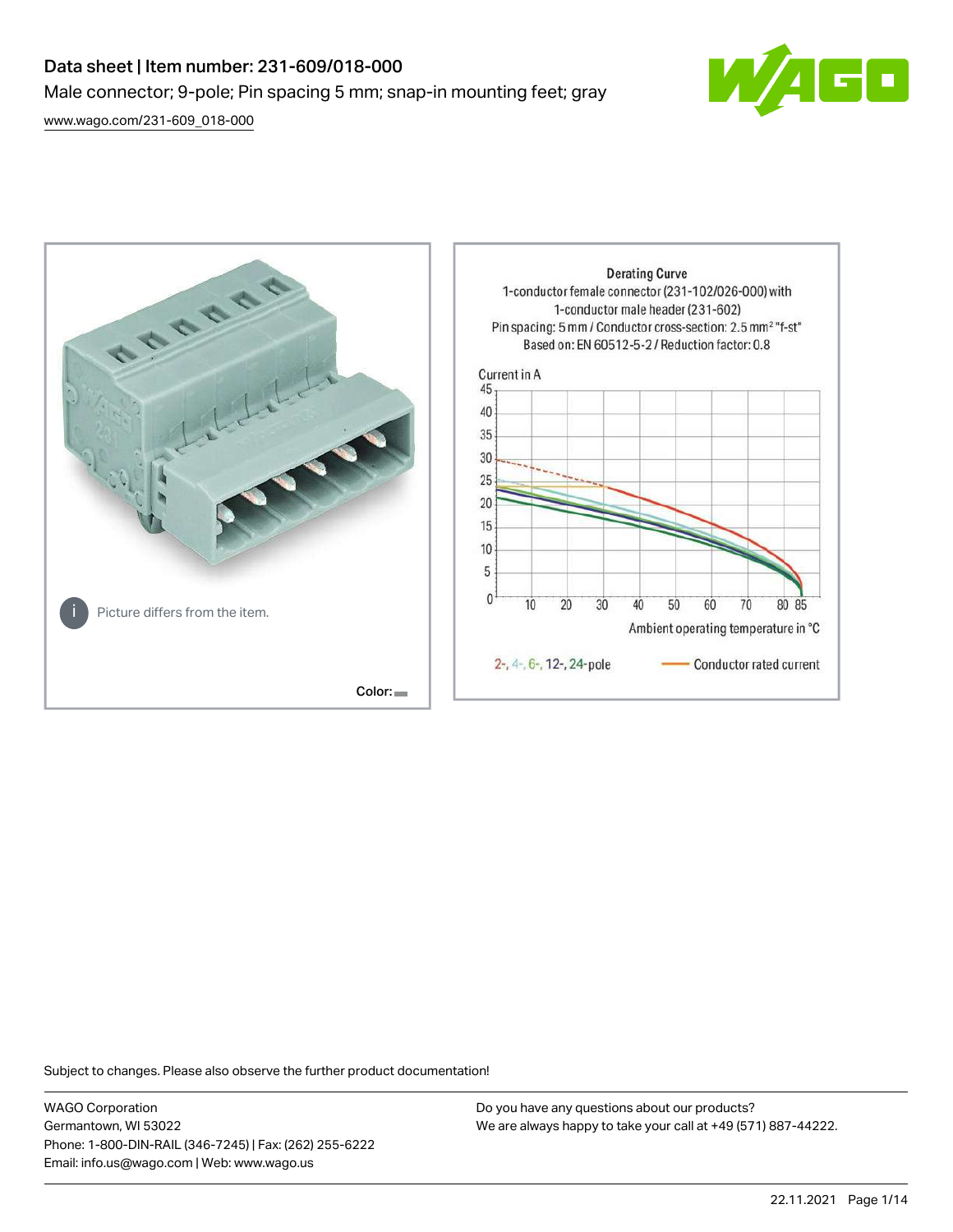



```
L = (pole no. -1) x pin spacing +8.2 mm
```
 $L_1 = L - 1.7$  mm

 $L_2 = L - 1.2$  mm

#### Item description

- $\blacksquare$ Universal connection for all conductor types
- Easy cable pre-assembly and on-unit wiring via vertical and horizontal CAGE CLAMP<sup>®</sup> actuation  $\blacksquare$
- $\blacksquare$ For wire-to-wire and board-to-wire connections
- $\blacksquare$ Versions available with snap-in mounting feet or flanges for panel or through-panel mounting

Subject to changes. Please also observe the further product documentation!

WAGO Corporation Germantown, WI 53022 Phone: 1-800-DIN-RAIL (346-7245) | Fax: (262) 255-6222 Email: info.us@wago.com | Web: www.wago.us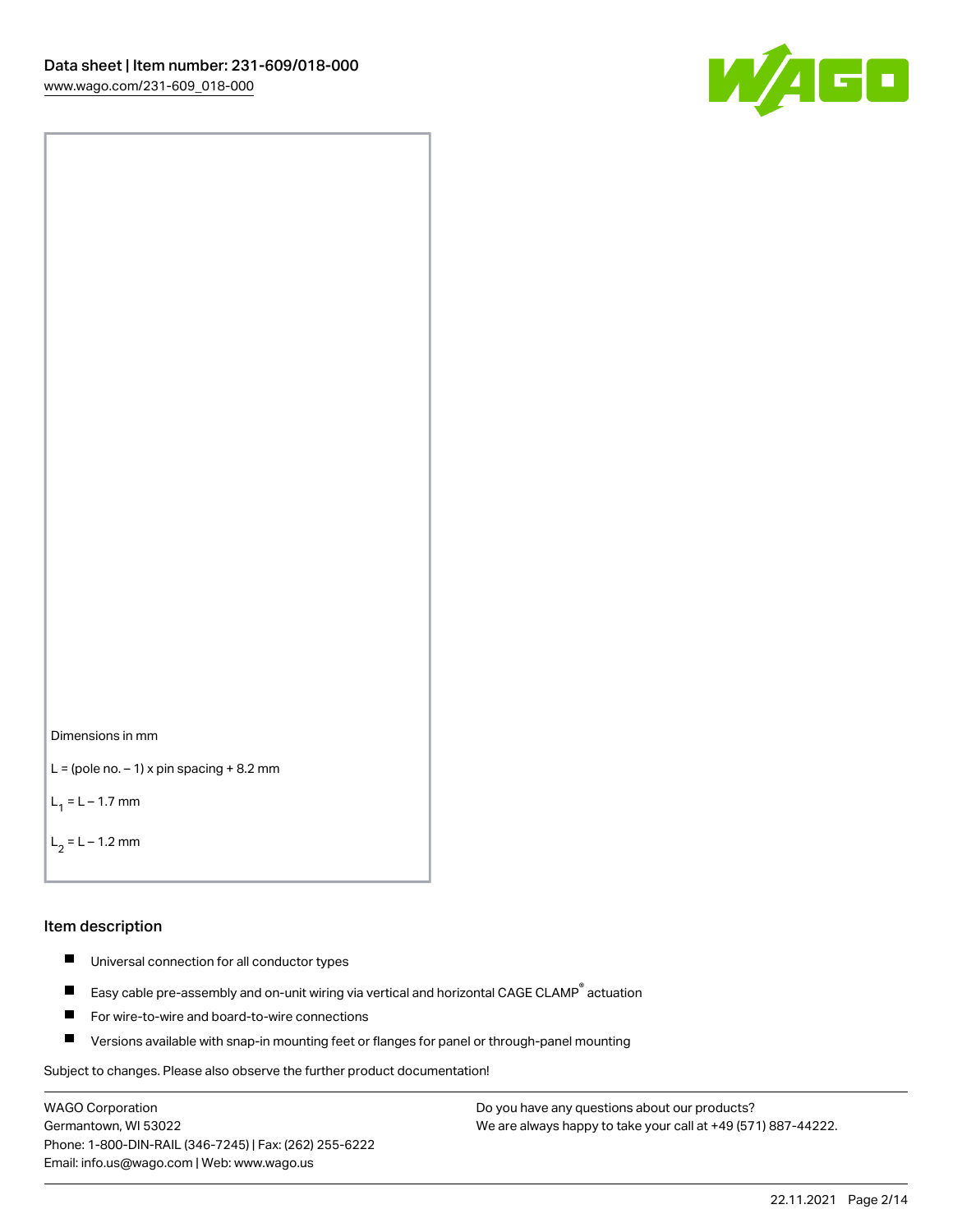W/AGO

 $\blacksquare$ With coding fingers

#### Data Notes

| Safety information 1 | The <i>MCS – MULTI CONNECTION SYSTEM</i> includes connectors<br>without breaking capacity in accordance with DIN EN 61984. When<br>used as intended, these connectors must not be connected<br>/disconnected when live or under load. The circuit design should<br>ensure header pins, which can be touched, are not live when<br>unmated. |
|----------------------|--------------------------------------------------------------------------------------------------------------------------------------------------------------------------------------------------------------------------------------------------------------------------------------------------------------------------------------------|
| Variants:            | Other pole numbers<br>Gold-plated or partially gold-plated contact surfaces<br>Other versions (or variants) can be requested from WAGO Sales or<br>configured at https://configurator.wago.com/                                                                                                                                            |

# Electrical data

# IEC Approvals

| Ratings per                 | IEC/EN 60664-1                                                       |
|-----------------------------|----------------------------------------------------------------------|
| Rated voltage (III / 3)     | 320 V                                                                |
| Rated surge voltage (III/3) | 4 <sub>k</sub> V                                                     |
| Rated voltage (III/2)       | 320 V                                                                |
| Rated surge voltage (III/2) | 4 <sub>k</sub> V                                                     |
| Nominal voltage (II/2)      | 630 V                                                                |
| Rated surge voltage (II/2)  | 4 <sub>k</sub> V                                                     |
| Rated current               | 12A                                                                  |
| Legend (ratings)            | (III / 2) $\triangleq$ Overvoltage category III / Pollution degree 2 |

# UL Approvals

| Approvals per                  | UL 1059 |
|--------------------------------|---------|
| Rated voltage UL (Use Group B) | 300 V   |
| Rated current UL (Use Group B) | 15 A    |
| Rated voltage UL (Use Group D) | 300 V   |
| Rated current UL (Use Group D) | 10 A    |

# Ratings per UL

| Rated voltage UL 1977 | 600 V |
|-----------------------|-------|
| Rated current UL 1977 | 15 A  |

| <b>WAGO Corporation</b>                                | Do you have any questions about our products?                 |
|--------------------------------------------------------|---------------------------------------------------------------|
| Germantown. WI 53022                                   | We are always happy to take your call at +49 (571) 887-44222. |
| Phone: 1-800-DIN-RAIL (346-7245)   Fax: (262) 255-6222 |                                                               |
| Email: info.us@wago.com   Web: www.wago.us             |                                                               |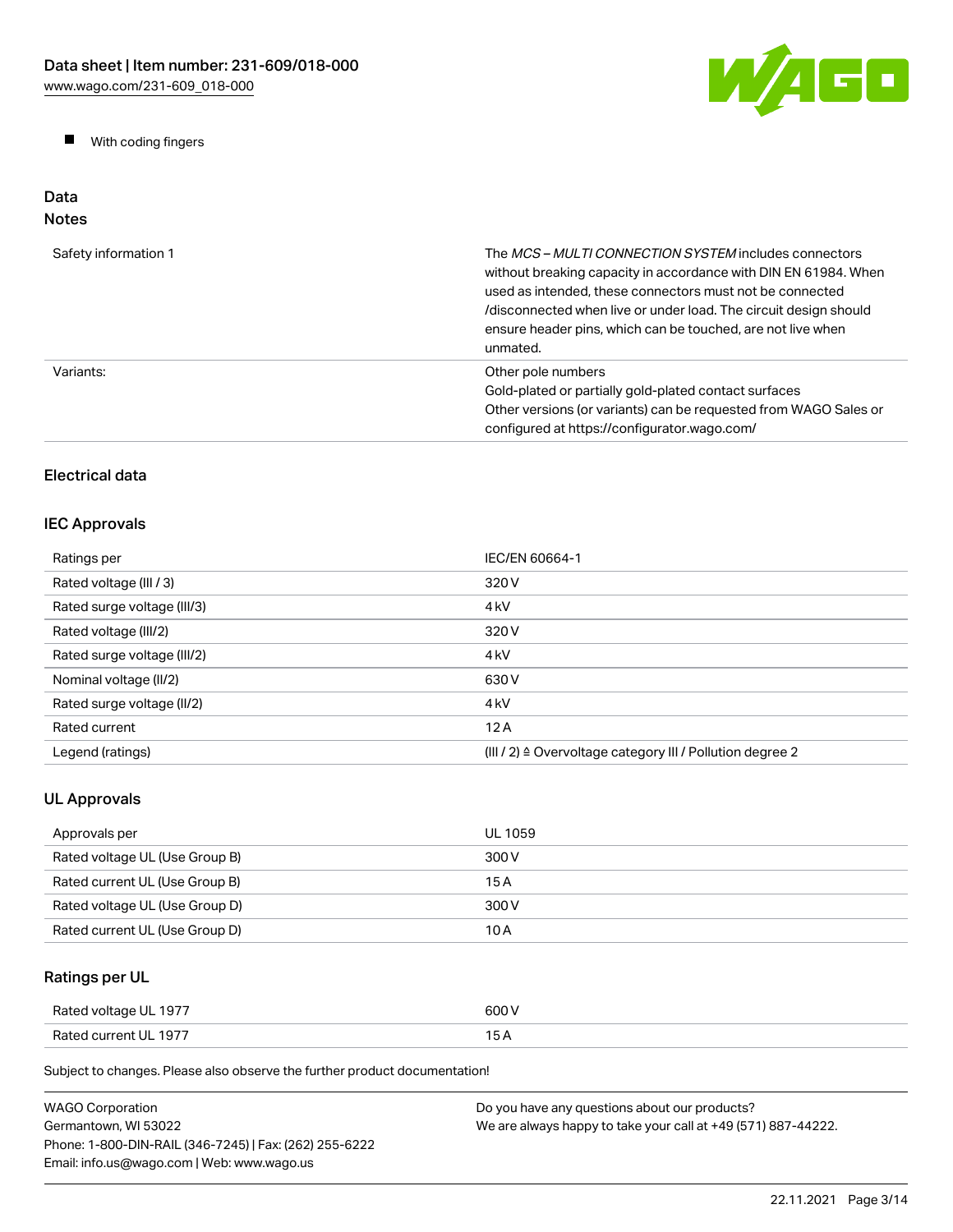

### CSA Approvals

| Approvals per                   | CSA   |
|---------------------------------|-------|
| Rated voltage CSA (Use Group B) | 300 V |
| Rated current CSA (Use Group B) | 15 A  |
| Rated voltage CSA (Use Group D) | 300 V |
| Rated current CSA (Use Group D) | 10 A  |

### Connection data

| Total number of connection points |  |
|-----------------------------------|--|
| Total number of potentials        |  |
| Number of connection types        |  |
| Number of levels                  |  |

#### Connection 1

| Connection technology                             | CAGE CLAMP <sup>®</sup>                |
|---------------------------------------------------|----------------------------------------|
| Actuation type                                    | Operating tool                         |
| Solid conductor                                   | $0.082.5$ mm <sup>2</sup> / 28  12 AWG |
| Fine-stranded conductor                           | $0.082.5$ mm <sup>2</sup> / 28  12 AWG |
| Fine-stranded conductor; with insulated ferrule   | $0.251.5$ mm <sup>2</sup>              |
| Fine-stranded conductor; with uninsulated ferrule | $0.252.5$ mm <sup>2</sup>              |
| Strip length                                      | 89 mm / 0.31  0.35 inch                |
| Number of poles                                   | 9                                      |
| Conductor entry direction to mating direction     | 0°                                     |

#### Physical data

| Pin spacing             | 5 mm / 0.197 inch    |
|-------------------------|----------------------|
| Width                   | 48.2 mm / 1.898 inch |
| Height                  | 18.8 mm / 0.74 inch  |
| Height from the surface | 14.3 mm / 0.563 inch |
| Depth                   | 27.5 mm / 1.083 inch |

### Mechanical data

| Housing sheet thickness | $0.61.2$ mm / 0.024  0.047 inch |
|-------------------------|---------------------------------|
| Mounting type           | Snap-in foot                    |
| Mounting type           | Panel mounting                  |

| <b>WAGO Corporation</b>                                | Do you have any questions about our products?                 |
|--------------------------------------------------------|---------------------------------------------------------------|
| Germantown, WI 53022                                   | We are always happy to take your call at +49 (571) 887-44222. |
| Phone: 1-800-DIN-RAIL (346-7245)   Fax: (262) 255-6222 |                                                               |
| Email: info.us@wago.com   Web: www.wago.us             |                                                               |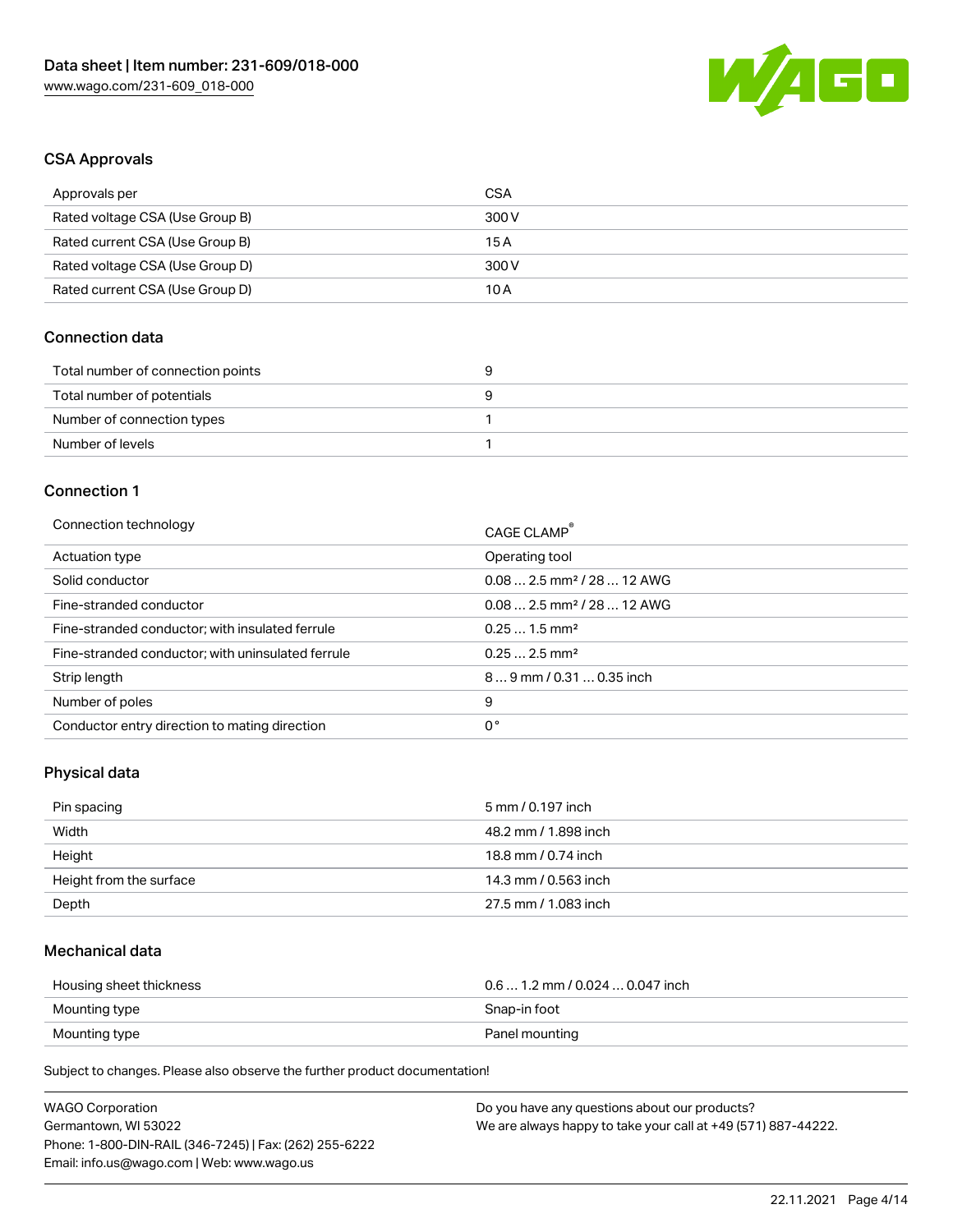

#### Plug-in connection

| Contact type (pluggable connector) | Male connector/plug |
|------------------------------------|---------------------|
| Connector (connection type)        | for conductor       |
| Mismating protection               | No                  |
| Locking of plug-in connection      | Without             |

### Material data

| Color                       | gray                                    |
|-----------------------------|-----------------------------------------|
| Material group              |                                         |
| Insulation material         | Polyamide (PA66)                        |
| Flammability class per UL94 | V0                                      |
| Clamping spring material    | Chrome nickel spring steel (CrNi)       |
| Contact material            | Electrolytic copper ( $E_{\text{Cu}}$ ) |
| Contact plating             | tin-plated                              |
| Fire load                   | 0.248 MJ                                |
| Weight                      | 14g                                     |

#### Environmental requirements

| Limit temperature range<br>the contract of the contract of the contract of the contract of the contract of the contract of the contract of | $-60+100 °C$ |  |
|--------------------------------------------------------------------------------------------------------------------------------------------|--------------|--|
|--------------------------------------------------------------------------------------------------------------------------------------------|--------------|--|

# Commercial data

| Product Group         | 3 (Multi Conn. System) |
|-----------------------|------------------------|
| PU (SPU)              | 50 Stück               |
| Packaging type        | box                    |
| Country of origin     | DE                     |
| <b>GTIN</b>           | 4044918257954          |
| Customs tariff number | 8536694040             |

#### Approvals / Certificates

### Country specific Approvals

| Logo | Approval                               | <b>Additional Approval Text</b> | Certificate<br>name |
|------|----------------------------------------|---------------------------------|---------------------|
|      | CВ<br>DEKRA Certification B.V.         | IEC 61984                       | NL-39756            |
|      | <b>CSA</b><br>DEKRA Certification B.V. | C <sub>22.2</sub>               | LR 18677-<br>25     |

| <b>WAGO Corporation</b>                                | Do you have any questions about our products?                 |
|--------------------------------------------------------|---------------------------------------------------------------|
| Germantown, WI 53022                                   | We are always happy to take your call at +49 (571) 887-44222. |
| Phone: 1-800-DIN-RAIL (346-7245)   Fax: (262) 255-6222 |                                                               |
| Email: info.us@wago.com   Web: www.wago.us             |                                                               |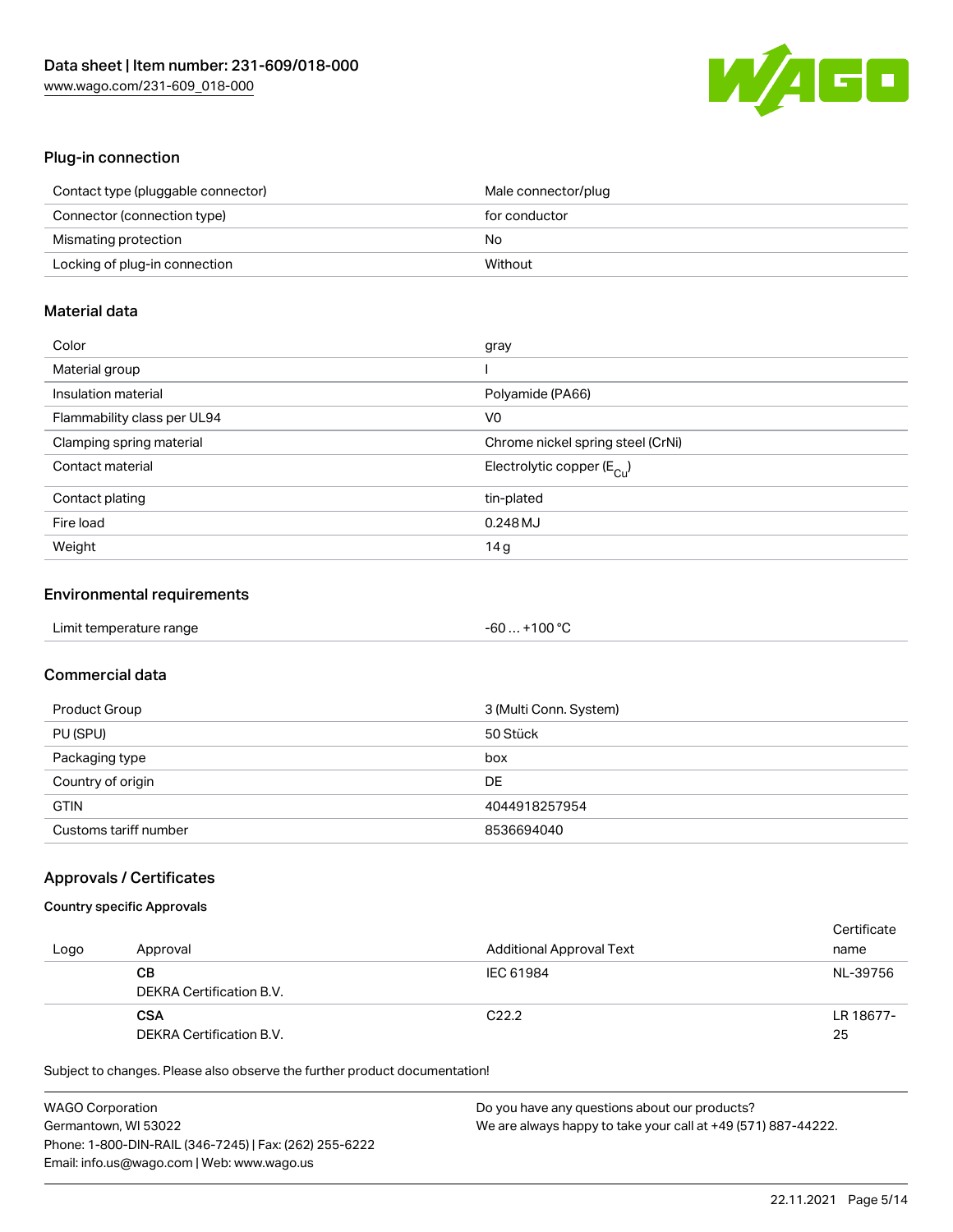



#### Ship Approvals

|                     |                                        |                                 | Certificate |
|---------------------|----------------------------------------|---------------------------------|-------------|
| Logo                | Approval                               | <b>Additional Approval Text</b> | name        |
| ABS.                | <b>ABS</b>                             | $\overline{\phantom{0}}$        | $19 -$      |
|                     | American Bureau of Shipping            |                                 | HG1869876-  |
|                     |                                        |                                 | <b>PDA</b>  |
|                     |                                        |                                 |             |
|                     | BV                                     | <b>IEC 60998</b>                | 11915/D0    |
|                     | Bureau Veritas S.A.                    |                                 | BV          |
|                     |                                        |                                 |             |
| <b>BUREAU</b>       |                                        |                                 |             |
|                     | <b>DNV GL</b>                          | $\overline{\phantom{0}}$        | TAE000016Z  |
|                     | Det Norske Veritas, Germanischer Lloyd |                                 |             |
|                     |                                        |                                 |             |
| <b>UL-Approvals</b> |                                        |                                 |             |

#### Logo Approval Additional Approval Text **Certificate** name UL Underwriters Laboratories Inc. UL 1977 **E45171**

# **Counterpart**

Item no.231-109/026-000 Female plug; 9-pole; 12 AWG max; pin spacing 5 mm; 1 conductor per pole; gray [www.wago.com/231-109/026-000](https://www.wago.com/231-109/026-000)

#### Optional accessories

#### Mounting

Mounting accessories

| Item no.: 209-137                                            |
|--------------------------------------------------------------|
| Mounting adapter; can be used as end stop; 6.5 mm wide; gray |

mounting adapter; can be used as end stop; 6.5 mm [www.wago.com/209-137](http://www.wago.com/209-137) mm with  $\frac{1}{2}$  www.wago.com/209-137

Mounting adapter

Mounting accessories

Subject to changes. Please also observe the further product documentation!

WAGO Corporation Germantown, WI 53022 Phone: 1-800-DIN-RAIL (346-7245) | Fax: (262) 255-6222 Email: info.us@wago.com | Web: www.wago.us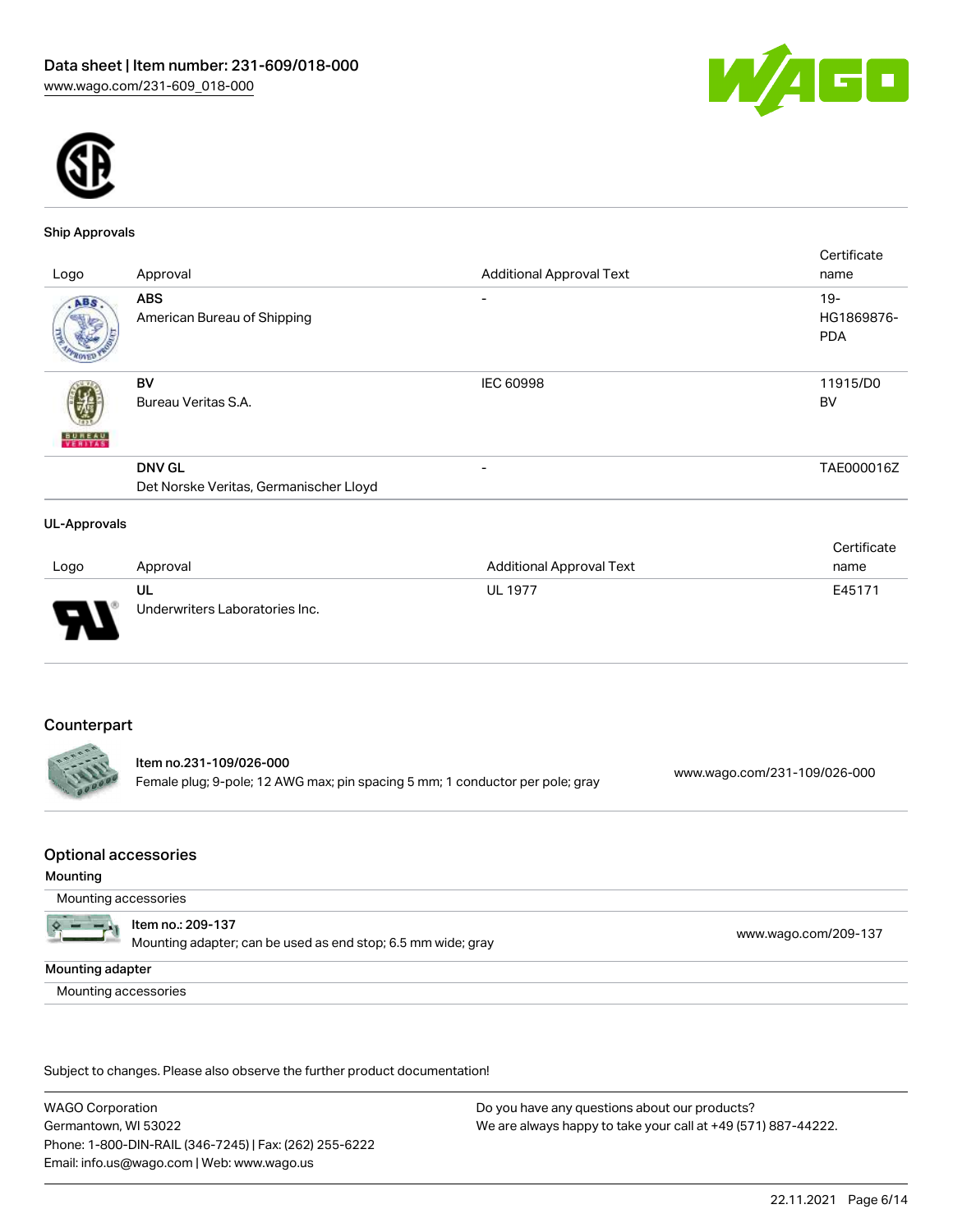[www.wago.com/231-609\\_018-000](http://www.wago.com/231-609_018-000)



Item no.: 209-148

Multi mounting adapter; for DIN-35 rail; 25 mm wide; gray



[www.wago.com/209-148](http://www.wago.com/209-148)

# Insulation stop

**CERAM** LEEEE

Insulations stops

Item no.: 231-672 Insulation stop; 0.75 - 1 mm<sup>2</sup>; dark gray [www.wago.com/231-672](http://www.wago.com/231-672) www.wago.com/231-672



Item no.: 231-670 Insulation stop; 0.08-0.2 mm<sup>2</sup> / 0.2 mm<sup>2</sup> "s"; white [www.wago.com/231-670](http://www.wago.com/231-670) www.wago.com/231-670



Item no.: 231-671 Insulation stop; 0.25 - 0.5 mm²; light gray [www.wago.com/231-671](http://www.wago.com/231-671) www.wago.com/231-671

Jumpers Jumper

| <b>UUILINGI</b>     |                                                                           |                      |
|---------------------|---------------------------------------------------------------------------|----------------------|
| <b>SERVICES</b>     | Item no.: 231-905<br>Jumper; for conductor entry; 5-way; insulated; gray  | www.wago.com/231-905 |
| <b>ANTICOLOGICA</b> | Item no.: 231-903<br>Jumper; for conductor entry; 3-way; insulated; gray  | www.wago.com/231-903 |
| <b>ANTICKETTER</b>  | Item no.: 231-907<br>Jumper; for conductor entry; 7-way; insulated; gray  | www.wago.com/231-907 |
|                     | Item no.: 231-910<br>Jumper; for conductor entry; 10-way; insulated; gray | www.wago.com/231-910 |

Item no.: 231-902 Jumper; for conductor entry; 2-way; insulated; gray [www.wago.com/231-902](http://www.wago.com/231-902)

| vuung  |                                      |                      |
|--------|--------------------------------------|----------------------|
| Coding |                                      |                      |
|        | Item no.: 231-129                    |                      |
|        | Coding key; snap-on type; light gray | www.wago.com/231-129 |
| Cover  |                                      |                      |

**Cover** 

Coding

巫

Item no.: 231-668

Lockout caps; for covering unused clamping units; gray [www.wago.com/231-668](http://www.wago.com/231-668)

Marking accessories

Marking strip

Item no.: 210-331/500-103

Subject to changes. Please also observe the further product documentation!

WAGO Corporation Germantown, WI 53022 Phone: 1-800-DIN-RAIL (346-7245) | Fax: (262) 255-6222 Email: info.us@wago.com | Web: www.wago.us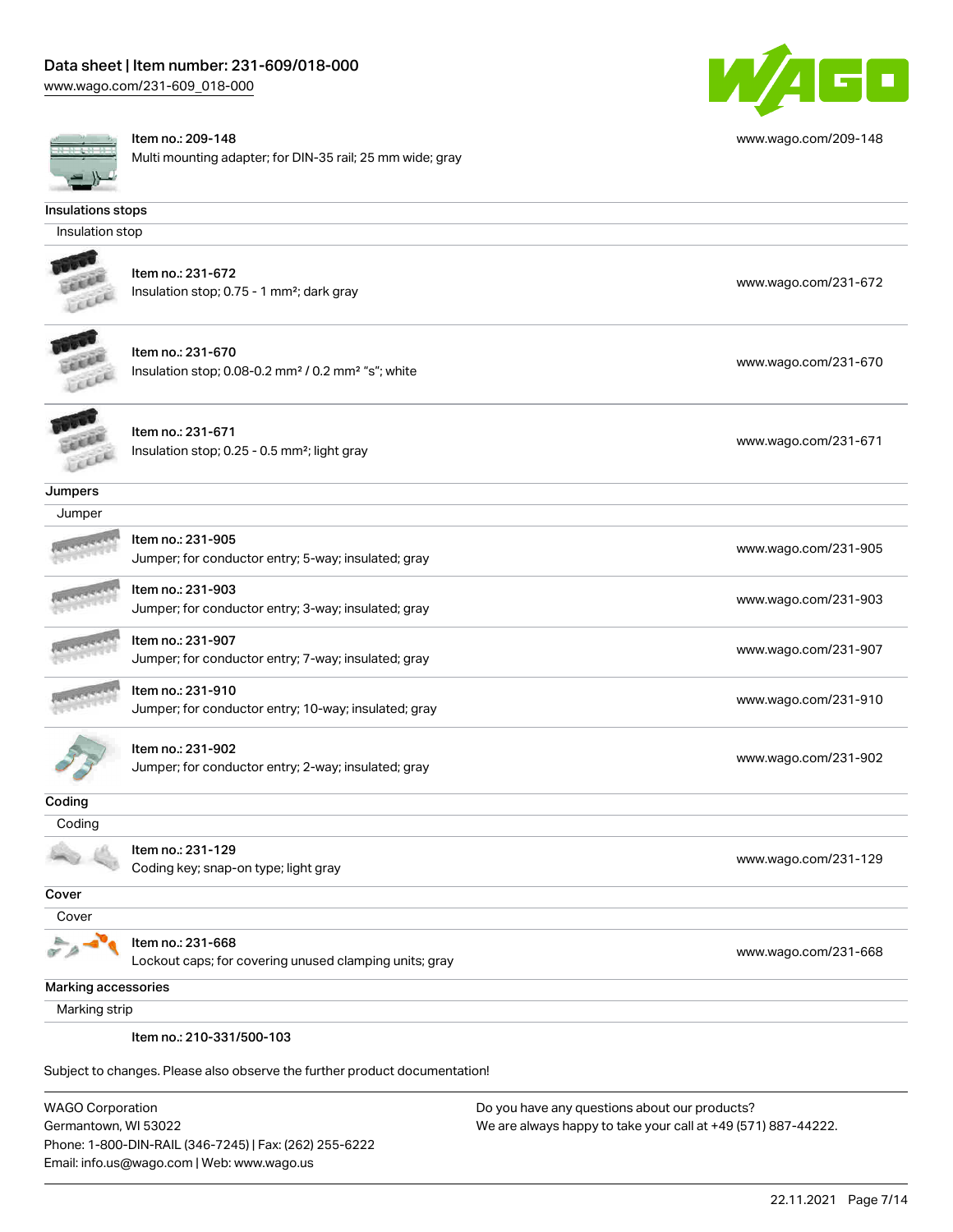

|                | Marking strips; as a DIN A4 sheet; MARKED; 1-12 (300x); Height of marker strip: 2.3 mm/0.091 in; Strip<br>length 182 mm; Horizontal marking; Self-adhesive; white                               | www.wago.com/210-331<br>/500-103 |
|----------------|-------------------------------------------------------------------------------------------------------------------------------------------------------------------------------------------------|----------------------------------|
|                | Item no.: 210-331/500-104<br>Marking strips; as a DIN A4 sheet; MARKED; 13-24 (300x); Height of marker strip: 2.3 mm/0.091 in; Strip<br>length 182 mm; Horizontal marking; Self-adhesive; white | www.wago.com/210-331<br>/500-104 |
|                | Item no.: 210-332/500-202<br>Marking strips; as a DIN A4 sheet; MARKED; 1-16 (160x); Height of marker strip: 3 mm; Strip length 182<br>mm; Horizontal marking; Self-adhesive; white             | www.wago.com/210-332<br>/500-202 |
|                | Item no.: 210-332/500-206<br>Marking strips; as a DIN A4 sheet; MARKED; 33-48 (160x); Height of marker strip: 3 mm; Strip length<br>182 mm; Horizontal marking; Self-adhesive; white            | www.wago.com/210-332<br>/500-206 |
|                | Item no.: 210-332/500-205<br>Marking strips; as a DIN A4 sheet; MARKED; 1-32 (80x); Height of marker strip: 3 mm; Strip length 182<br>mm; Horizontal marking; Self-adhesive; white              | www.wago.com/210-332<br>/500-205 |
|                | ltem no.: 210-332/500-204<br>Marking strips; as a DIN A4 sheet; MARKED; 17-32 (160x); Height of marker strip: 3 mm; Strip length<br>182 mm; Horizontal marking; Self-adhesive; white            | www.wago.com/210-332<br>/500-204 |
| Tools          |                                                                                                                                                                                                 |                                  |
| Operating tool |                                                                                                                                                                                                 |                                  |
|                | Item no.: 209-130<br>Operating tool; suitable for 264, 280 and 281 Series; 1-way; of insulating material; white                                                                                 | www.wago.com/209-130             |
|                | Item no.: 209-132<br>Operating tool; for connecting comb-style jumper bar; 2-way; of insulating material                                                                                        | www.wago.com/209-132             |
|                | Item no.: 231-159<br>Operating tool; natural                                                                                                                                                    | www.wago.com/231-159             |
|                | Item no.: 210-250<br>Operating tool; for MCS MINI & MIDI with CAGE CLAMP® connection; red                                                                                                       | www.wago.com/210-250             |
|                | Item no.: 231-231<br>Combination operating tool; red                                                                                                                                            | www.wago.com/231-231             |
|                | ltem no.: 210-657<br>Operating tool; Blade: 3.5 x 0.5 mm; with a partially insulated shaft; short; multicoloured                                                                                | www.wago.com/210-657             |
|                | ltem no.: 210-720<br>Operating tool; Blade: 3.5 x 0.5 mm; with a partially insulated shaft; multicoloured                                                                                       | www.wago.com/210-720             |
|                | Item no.: 231-131<br>Operating tool; made of insulating material; 1-way; loose; white                                                                                                           | www.wago.com/231-131             |

| <b>WAGO Corporation</b>                                | Do you have any questions about our products?                 |
|--------------------------------------------------------|---------------------------------------------------------------|
| Germantown, WI 53022                                   | We are always happy to take your call at +49 (571) 887-44222. |
| Phone: 1-800-DIN-RAIL (346-7245)   Fax: (262) 255-6222 |                                                               |
| Email: info.us@wago.com   Web: www.wago.us             |                                                               |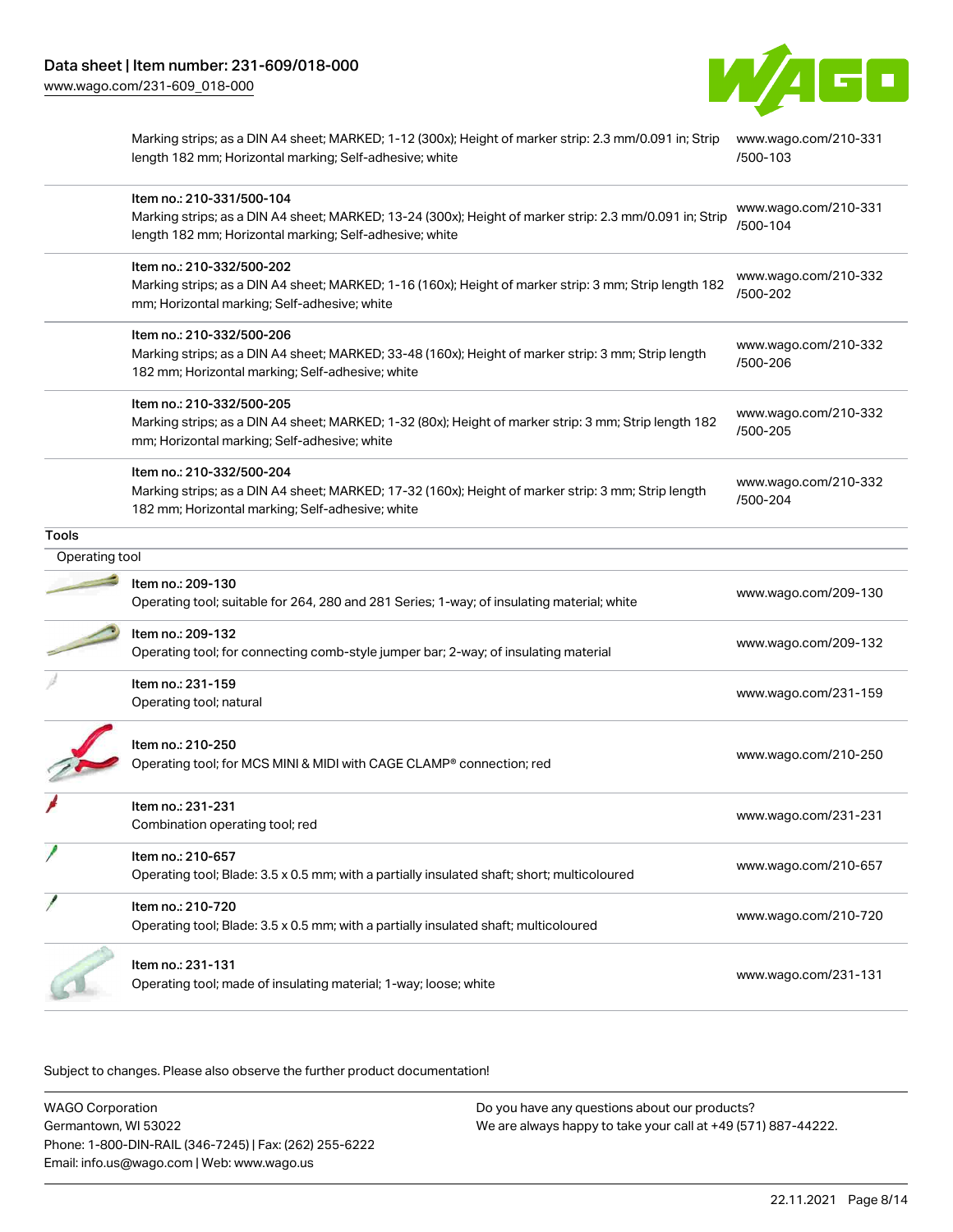# Data sheet | Item number: 231-609/018-000

[www.wago.com/231-609\\_018-000](http://www.wago.com/231-609_018-000)



| ltem no.: 231-291                                              |
|----------------------------------------------------------------|
| Operating tool; made of insulating material; 1-way; loose; red |



[www.wago.com/231-291](http://www.wago.com/231-291)

|                       | Item no.: 280-432<br>Operating tool; made of insulating material; 2-way; white                                          | www.wago.com/280-432 |
|-----------------------|-------------------------------------------------------------------------------------------------------------------------|----------------------|
|                       | Item no.: 280-434<br>Operating tool; made of insulating material; 4-way                                                 | www.wago.com/280-434 |
|                       | Item no.: 280-437<br>Operating tool; made of insulating material; 7-way                                                 | www.wago.com/280-437 |
|                       | Item no.: 280-440<br>Operating tool; made of insulating material; 10-way                                                | www.wago.com/280-440 |
|                       | Item no.: 280-435<br>Operating tool; made of insulating material; 5-way; gray                                           | www.wago.com/280-435 |
|                       | ltem no.: 280-436<br>Operating tool; made of insulating material; 6-way                                                 | www.wago.com/280-436 |
|                       | Item no.: 280-438<br>Operating tool; made of insulating material; 8-way                                                 | www.wago.com/280-438 |
|                       | Item no.: 280-433<br>Operating tool; made of insulating material; 3-way                                                 | www.wago.com/280-433 |
| Strain relief         |                                                                                                                         |                      |
| Strain relief housing |                                                                                                                         |                      |
|                       | Item no.: 232-609<br>Strain relief housing; gray                                                                        | www.wago.com/232-609 |
| Ferrules              |                                                                                                                         |                      |
| Ferrule               |                                                                                                                         |                      |
|                       | Item no.: 216-101<br>Ferrule; Sleeve for 0.5 mm <sup>2</sup> / AWG 22; uninsulated; electro-tin plated; silver-colored  | www.wago.com/216-101 |
|                       | Item no.: 216-104<br>Ferrule; Sleeve for 1.5 mm <sup>2</sup> / AWG 16; uninsulated; electro-tin plated; silver-colored  | www.wago.com/216-104 |
|                       | Item no.: 216-106<br>Ferrule; Sleeve for 2.5 mm <sup>2</sup> / AWG 14; uninsulated; electro-tin plated; silver-colored  | www.wago.com/216-106 |
|                       | Item no.: 216-102<br>Ferrule; Sleeve for 0.75 mm <sup>2</sup> / AWG 20; uninsulated; electro-tin plated; silver-colored | www.wago.com/216-102 |
|                       | Item no.: 216-103<br>Ferrule; Sleeve for 1 mm <sup>2</sup> / AWG 18; uninsulated; electro-tin plated                    | www.wago.com/216-103 |
|                       | Item no.: 216-123                                                                                                       |                      |

Subject to changes. Please also observe the further product documentation!

WAGO Corporation Germantown, WI 53022 Phone: 1-800-DIN-RAIL (346-7245) | Fax: (262) 255-6222 Email: info.us@wago.com | Web: www.wago.us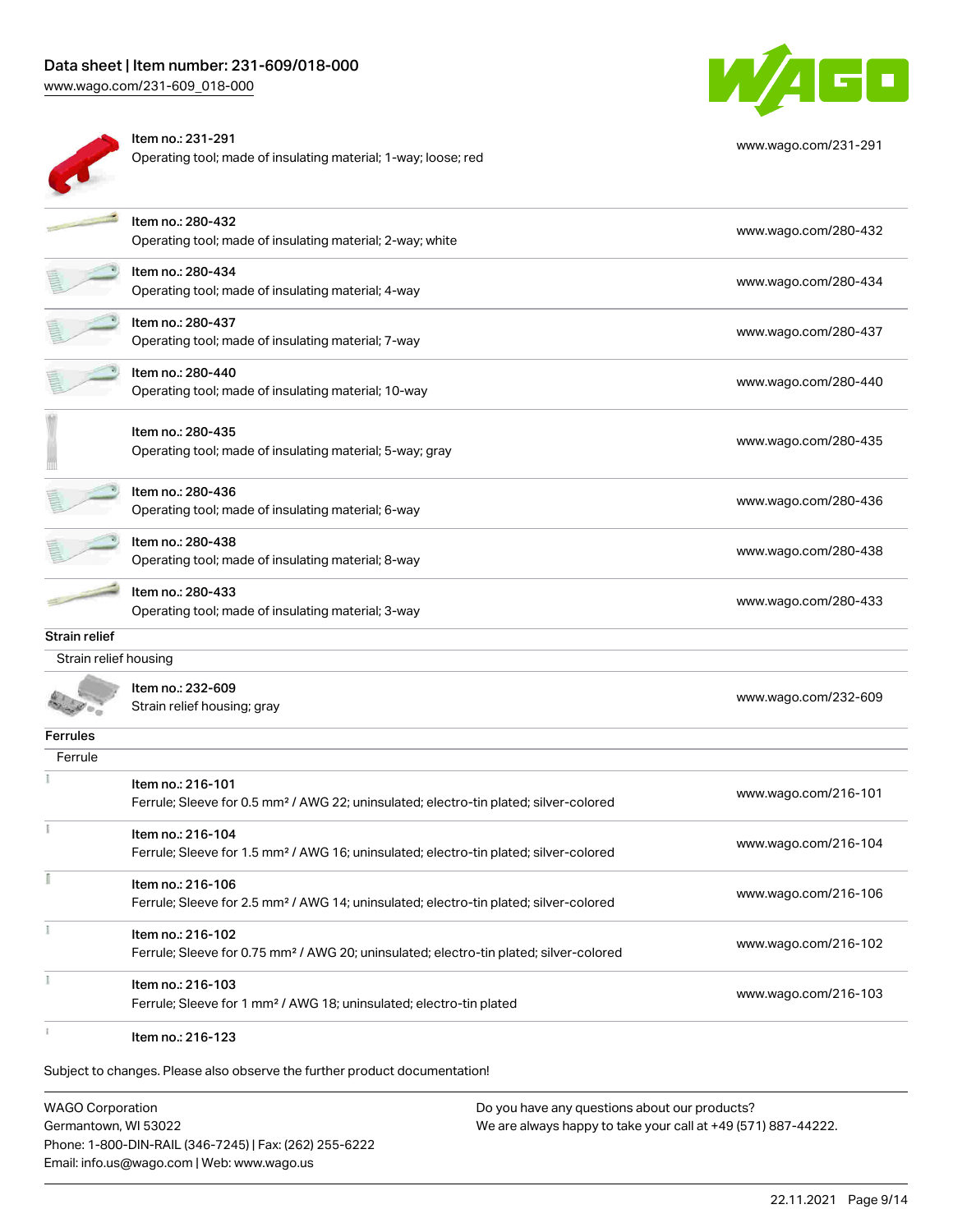$\mathbf i$ 



.<br>Subject to changes. Please also observe the further product documentation! Ferrule; Sleeve for 1 mm² / AWG 18; uninsulated; electro-tin plated; silver-colored [www.wago.com/216-123](http://www.wago.com/216-123) Item no.: 216-122 Ferrule; Sleeve for 0.75 mm² / AWG 20; uninsulated; electro-tin plated; silver-colored [www.wago.com/216-122](http://www.wago.com/216-122) Item no.: 216-124 Ferrule; Sleeve for 1.5 mm<sup>2</sup> / AWG 16; uninsulated; electro-tin plated [www.wago.com/216-124](http://www.wago.com/216-124) Item no.: 216-142 Ferrule; Sleeve for 0.75 mm<sup>2</sup> / 18 AWG; uninsulated; electro-tin plated; electrolytic copper; gastight crimped; acc. to DIN 46228, Part 1/08.92 [www.wago.com/216-142](http://www.wago.com/216-142) Item no.: 216-132 Ferrule; Sleeve for 0.34 mm² / AWG 24; uninsulated; electro-tin plated [www.wago.com/216-132](http://www.wago.com/216-132) Item no.: 216-121 Ferrule; Sleeve for 0.5 mm² / AWG 22; uninsulated; electro-tin plated; silver-colored [www.wago.com/216-121](http://www.wago.com/216-121) Item no.: 216-143 Ferrule; Sleeve for 1 mm² / AWG 18; uninsulated; electro-tin plated; electrolytic copper; gastight crimped; acc. to DIN 46228, Part 1/08.92 [www.wago.com/216-143](http://www.wago.com/216-143) Item no.: 216-131 Ferrule; Sleeve for 0.25 mm² / AWG 24; uninsulated; electro-tin plated; silver-colored [www.wago.com/216-131](http://www.wago.com/216-131) Item no.: 216-141 Ferrule; Sleeve for 0.5 mm² / 20 AWG; uninsulated; electro-tin plated; electrolytic copper; gastight crimped; acc. to DIN 46228, Part 1/08.92 [www.wago.com/216-141](http://www.wago.com/216-141) Item no.: 216-152 Ferrule; Sleeve for 0.34 mm² / AWG 24; uninsulated; electro-tin plated [www.wago.com/216-152](http://www.wago.com/216-152) Item no.: 216-203 Ferrule; Sleeve for 1 mm² / AWG 18; insulated; electro-tin plated; red [www.wago.com/216-203](http://www.wago.com/216-203) Item no.: 216-202 Ferrule; Sleeve for 0.75 mm² / 18 AWG; insulated; electro-tin plated; gray [www.wago.com/216-202](http://www.wago.com/216-202) Item no.: 216-151 Ferrule; Sleeve for 0.25 mm² / AWG 24; uninsulated; electro-tin plated [www.wago.com/216-151](http://www.wago.com/216-151) Item no.: 216-204 Ferrule; Sleeve for 1.5 mm² / AWG 16; insulated; electro-tin plated; black [www.wago.com/216-204](http://www.wago.com/216-204) Item no.: 216-144 Ferrule; Sleeve for 1.5 mm² / AWG 16; uninsulated; electro-tin plated; electrolytic copper; gastight crimped; acc. to DIN 46228, Part 1/08.92; silver-colored [www.wago.com/216-144](http://www.wago.com/216-144) Item no.: 216-201 Ferrule; Sleeve for 0.5 mm² / 20 AWG; insulated; electro-tin plated; white [www.wago.com/216-201](http://www.wago.com/216-201) Item no.: 216-223 Ferrule; Sleeve for 1 mm² / AWG 18; insulated; electro-tin plated; red [www.wago.com/216-223](http://www.wago.com/216-223) Item no.: 216-241 Ferrule; Sleeve for 0.5 mm² / 20 AWG; insulated; electro-tin plated; electrolytic copper; gastight [www.wago.com/216-241](http://www.wago.com/216-241)

WAGO Corporation Germantown, WI 53022 Phone: 1-800-DIN-RAIL (346-7245) | Fax: (262) 255-6222 Email: info.us@wago.com | Web: www.wago.us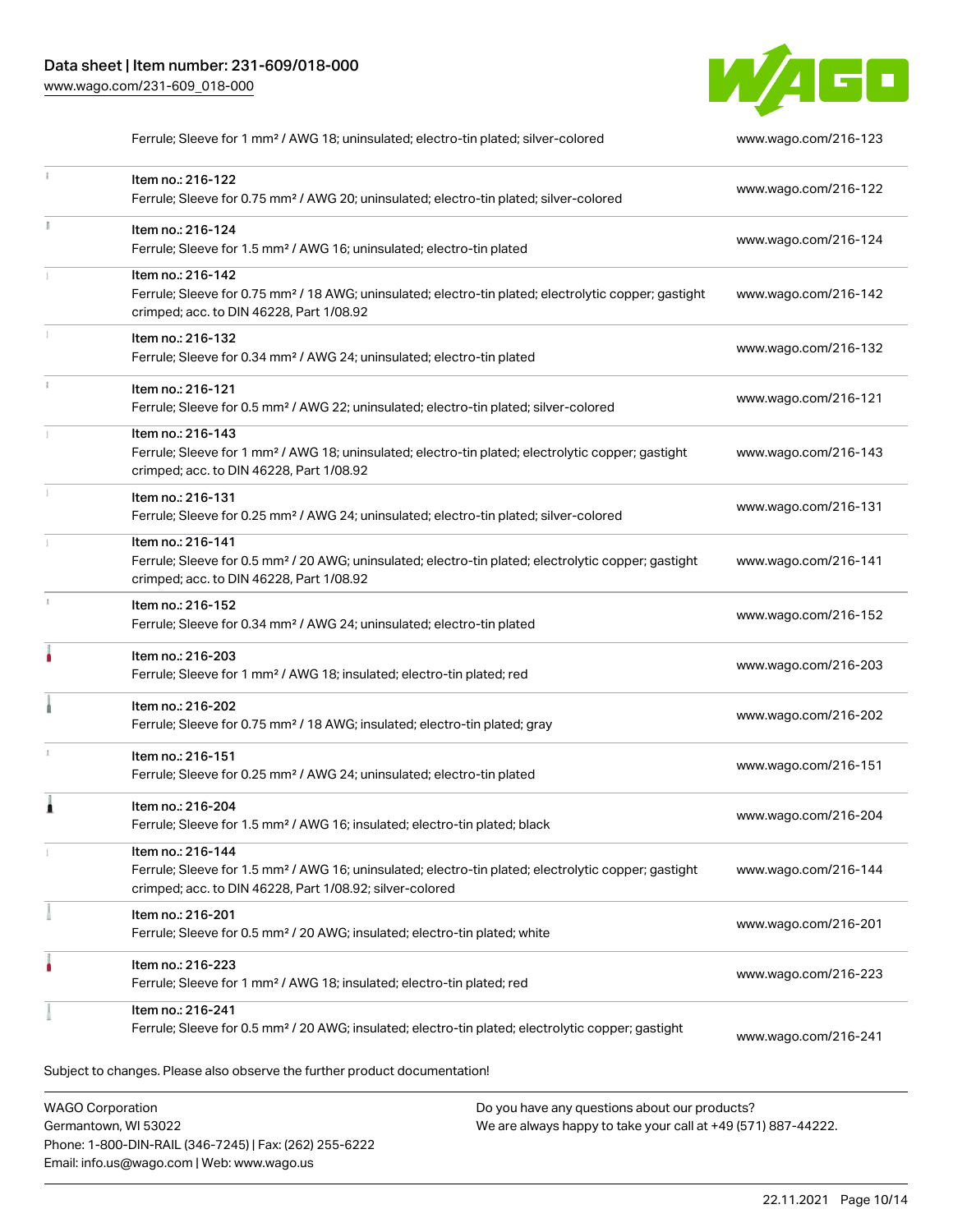## Data sheet | Item number: 231-609/018-000

[www.wago.com/231-609\\_018-000](http://www.wago.com/231-609_018-000)



crimped; acc. to DIN 46228, Part 4/09.90; white

|                                                                              | Item no.: 216-242<br>Ferrule; Sleeve for 0.75 mm <sup>2</sup> / 18 AWG; insulated; electro-tin plated; electrolytic copper; gastight<br>crimped; acc. to DIN 46228, Part 4/09.90; gray                  |     | www.wago.com/216-242 |                      |  |
|------------------------------------------------------------------------------|---------------------------------------------------------------------------------------------------------------------------------------------------------------------------------------------------------|-----|----------------------|----------------------|--|
|                                                                              | Item no.: 216-222<br>Ferrule; Sleeve for 0.75 mm <sup>2</sup> / 18 AWG; insulated; electro-tin plated; gray                                                                                             |     | www.wago.com/216-222 |                      |  |
|                                                                              | Item no.: 216-221<br>Ferrule; Sleeve for 0.5 mm <sup>2</sup> / 20 AWG; insulated; electro-tin plated; white                                                                                             |     | www.wago.com/216-221 |                      |  |
| Â                                                                            | Item no.: 216-224<br>Ferrule; Sleeve for 1.5 mm <sup>2</sup> / AWG 16; insulated; electro-tin plated; black                                                                                             |     | www.wago.com/216-224 |                      |  |
|                                                                              | Item no.: 216-243<br>Ferrule; Sleeve for 1 mm <sup>2</sup> / AWG 18; insulated; electro-tin plated; electrolytic copper; gastight crimped; www.wago.com/216-243<br>acc. to DIN 46228, Part 4/09.90; red |     |                      |                      |  |
| Â                                                                            | Item no.: 216-244<br>Ferrule; Sleeve for 1.5 mm <sup>2</sup> / AWG 16; insulated; electro-tin plated; electrolytic copper; gastight<br>crimped; acc. to DIN 46228, Part 4/09.90; black                  |     | www.wago.com/216-244 |                      |  |
|                                                                              | Item no.: 216-263<br>Ferrule; Sleeve for 1 mm <sup>2</sup> / AWG 18; insulated; electro-tin plated; electrolytic copper; gastight crimped; www.wago.com/216-263<br>acc. to DIN 46228, Part 4/09.90; red |     |                      |                      |  |
| ۸                                                                            | Item no.: 216-264<br>Ferrule; Sleeve for 1.5 mm <sup>2</sup> / AWG 16; insulated; electro-tin plated; electrolytic copper; gastight<br>crimped; acc. to DIN 46228, Part 4/09.90; black                  |     | www.wago.com/216-264 |                      |  |
| ı                                                                            | Item no.: 216-284<br>Ferrule; Sleeve for 1.5 mm <sup>2</sup> / AWG 16; insulated; electro-tin plated; electrolytic copper; gastight<br>crimped; acc. to DIN 46228, Part 4/09.90; black                  |     | www.wago.com/216-284 |                      |  |
|                                                                              | Item no.: 216-262<br>Ferrule; Sleeve for 0.75 mm <sup>2</sup> / 18 AWG; insulated; electro-tin plated; electrolytic copper; gastight<br>crimped; acc. to DIN 46228, Part 4/09.90; gray                  |     | www.wago.com/216-262 |                      |  |
|                                                                              | Item no.: 216-301<br>Ferrule; Sleeve for 0.25 mm <sup>2</sup> / AWG 24; insulated; electro-tin plated; yellow                                                                                           |     |                      | www.wago.com/216-301 |  |
|                                                                              | Item no.: 216-321<br>Ferrule; Sleeve for 0.25 mm <sup>2</sup> / AWG 24; insulated; electro-tin plated; yellow                                                                                           |     | www.wago.com/216-321 |                      |  |
| à                                                                            | Item no.: 216-322<br>Ferrule; Sleeve for 0.34 mm <sup>2</sup> / 22 AWG; insulated; electro-tin plated; green                                                                                            |     | www.wago.com/216-322 |                      |  |
| ì                                                                            | Item no.: 216-302<br>Ferrule; Sleeve for 0.34 mm <sup>2</sup> / 22 AWG; insulated; electro-tin plated; light turquoise                                                                                  |     | www.wago.com/216-302 |                      |  |
| <b>Downloads</b><br>Documentation                                            |                                                                                                                                                                                                         |     |                      |                      |  |
| <b>Additional Information</b><br><b>Technical explanations</b><br>2019 Apr 3 |                                                                                                                                                                                                         | pdf | Download             |                      |  |
|                                                                              | Subject to changes. Please also observe the further product documentation!                                                                                                                              |     |                      |                      |  |

WAGO Corporation Germantown, WI 53022 Phone: 1-800-DIN-RAIL (346-7245) | Fax: (262) 255-6222 Email: info.us@wago.com | Web: www.wago.us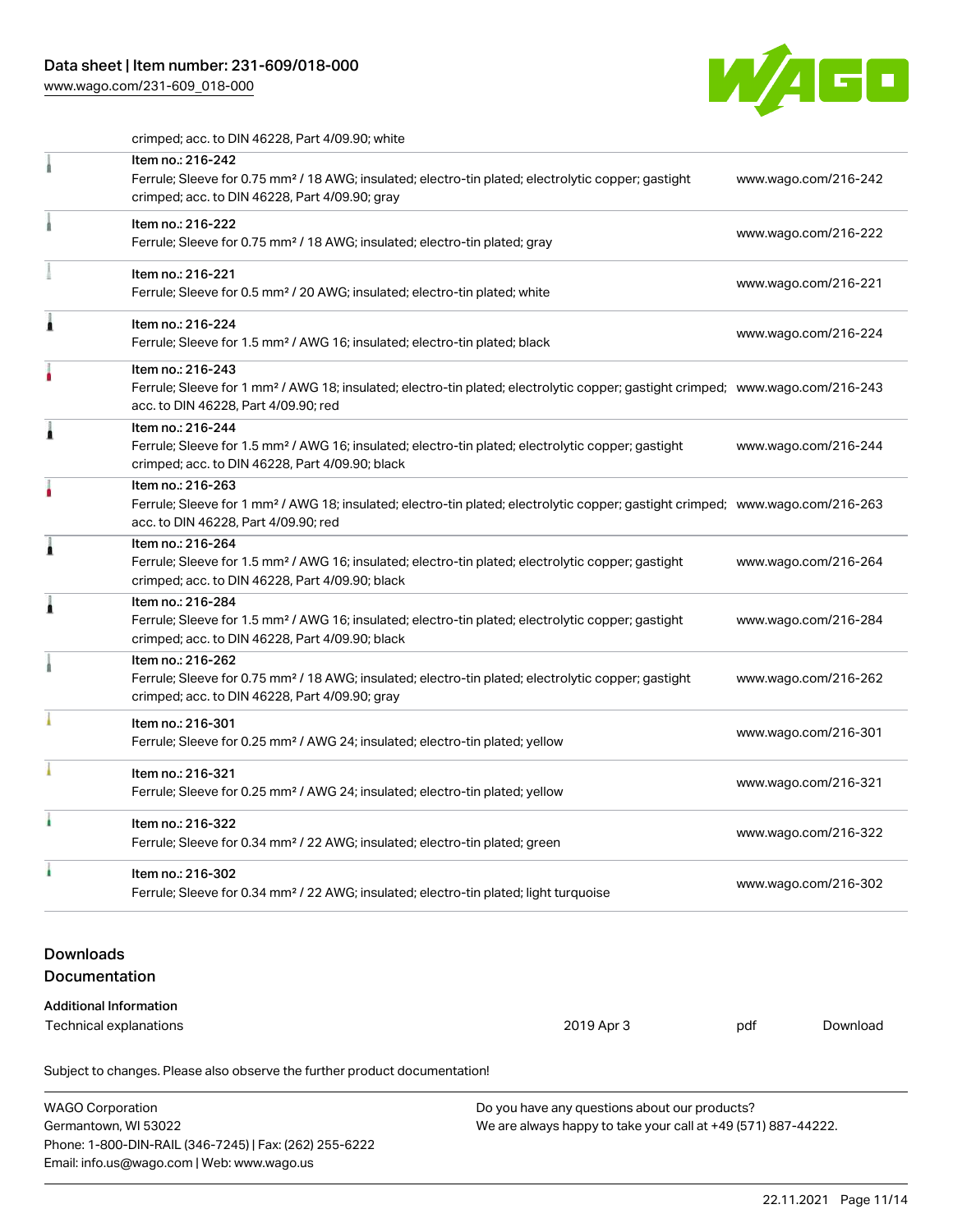

2.0 MB

| <b>CAD files</b>                                                                                                                               |            |          |
|------------------------------------------------------------------------------------------------------------------------------------------------|------------|----------|
| CAD data                                                                                                                                       |            |          |
| 2D/3D Models 231-609/018-000                                                                                                                   | URL        | Download |
| CAE data                                                                                                                                       |            |          |
| EPLAN Data Portal 231-609/018-000                                                                                                              | <b>URL</b> | Download |
| ZUKEN Portal 231-609/018-000                                                                                                                   | <b>URL</b> | Download |
| EPLAN Data Portal 231-609/018-000                                                                                                              | <b>URL</b> | Download |
| <b>Environmental Product Compliance</b>                                                                                                        |            |          |
| <b>Compliance Search</b>                                                                                                                       |            |          |
| Environmental Product Compliance 231-609/018-000                                                                                               |            | Download |
| 1-conductor male connector; CAGE CLAMP®; 2.5 mm <sup>2</sup> ; Pin spacing 5 mm; 9-pole;<br>Snap-in mounting feet; 2,50 mm <sup>2</sup> ; gray |            |          |

#### Installation Notes



Inserting a conductor via 3.5 mm screwdriver – CAGE CLAMP® actuation parallel to conductor entry.



Inserting a conductor via 3.5 mm screwdriver – CAGE CLAMP® actuation perpendicular to conductor entry.



Inserting a conductor into CAGE CLAMP® unit via operating lever (231-291).

Subject to changes. Please also observe the further product documentation!

WAGO Corporation Germantown, WI 53022 Phone: 1-800-DIN-RAIL (346-7245) | Fax: (262) 255-6222 Email: info.us@wago.com | Web: www.wago.us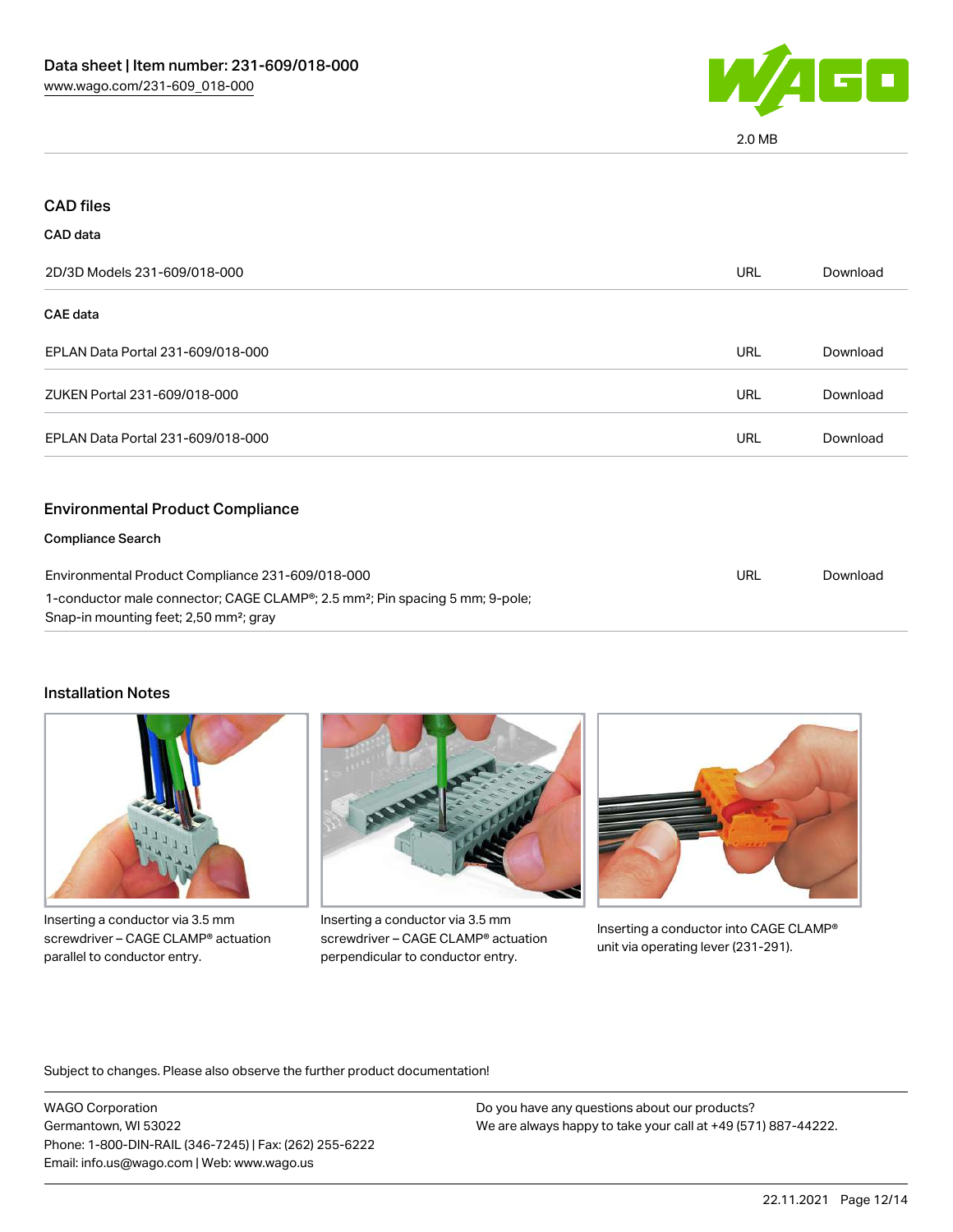



Inserting a conductor via operating tool.

Coding



Coding a male header – fitting coding key(s).



Testing – female connector with CAGE CLAMP®

Integrated test ports for testing perpendicular to conductor entry via 2 or 2.3 mm Ø test plug

#### Installation

Subject to changes. Please also observe the further product documentation!

WAGO Corporation Germantown, WI 53022 Phone: 1-800-DIN-RAIL (346-7245) | Fax: (262) 255-6222 Email: info.us@wago.com | Web: www.wago.us